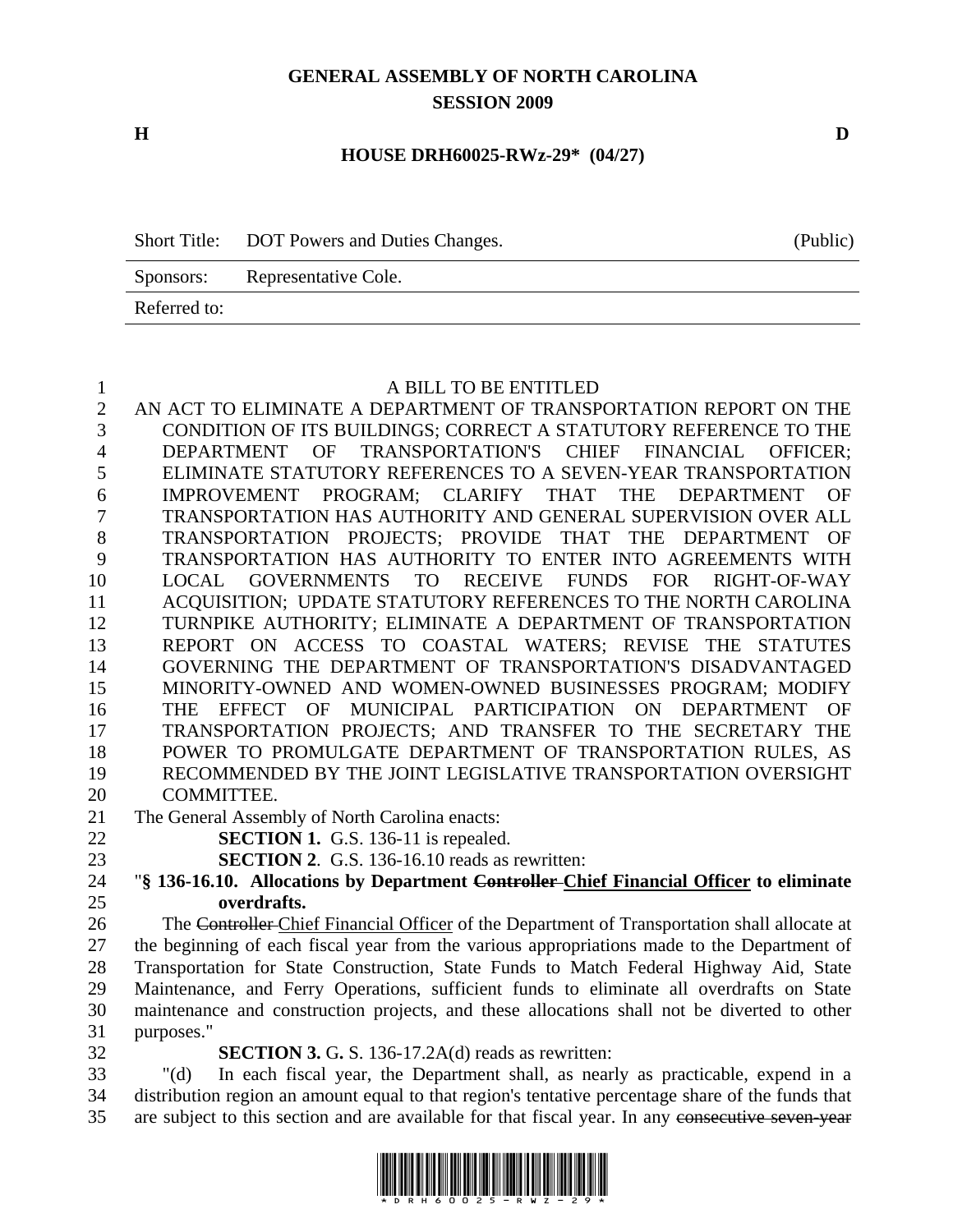# General Assembly of North Carolina **Session 2009**

| $\mathbf{1}$<br>$\overline{c}$            | Transportation Improvement Plan period, the amount expended in a distribution region must be<br>between ninety percent (90%) and one hundred ten percent (110%) of the sum of the amounts |  |  |
|-------------------------------------------|-------------------------------------------------------------------------------------------------------------------------------------------------------------------------------------------|--|--|
| 3                                         | established under this subsection as the target amounts to be expended in the region for those                                                                                            |  |  |
| $\overline{4}$                            | seven years that period."                                                                                                                                                                 |  |  |
| 5                                         | <b>SECTION 4.</b> G.S. 136-18(1) reads as rewritten:                                                                                                                                      |  |  |
| 6                                         | "§ 136-18. Powers of Department of Transportation.                                                                                                                                        |  |  |
| 7                                         | The said Department of Transportation is vested with the following powers:                                                                                                                |  |  |
| $8\,$                                     | The authority and general supervision over all matters relating to the<br>(1)                                                                                                             |  |  |
| 9                                         | construction-construction, maintenance, and design of the State highways,                                                                                                                 |  |  |
| 10                                        | transportation projects, letting of contracts therefore, and the selection of                                                                                                             |  |  |
| 11                                        | materials to be used in the construction of State highways transportation                                                                                                                 |  |  |
| 12                                        | projects under the authority of this Chapter."                                                                                                                                            |  |  |
| 13                                        | <b>SECTION 5.</b> G.S. 136-18(12b) reads as rewritten:                                                                                                                                    |  |  |
| 14                                        | "§ 136-18. Powers of Department of Transportation.                                                                                                                                        |  |  |
| 15                                        | The said Department of Transportation is vested with the following powers:                                                                                                                |  |  |
| 16                                        | To issue "GARVEE" bonds (Grant Anticipation Revenue Vehicles) or other<br>(12b)                                                                                                           |  |  |
| 17                                        | eligible debt-financing instruments to finance federal-aid highway projects                                                                                                               |  |  |
| 18                                        | using federal funds to pay a portion of principal, interest, and related bond                                                                                                             |  |  |
| 19                                        | issuance costs, as authorized by 23 U.S.C. § 122, as amended (the National                                                                                                                |  |  |
| 20                                        | Highway System Designation Act of 1995, Pub. L. 104-59). These bonds                                                                                                                      |  |  |
| 21                                        | shall be issued by the State Treasurer on behalf of the Department and shall                                                                                                              |  |  |
| 22                                        | be issued pursuant to an order adopted by the Council of State under                                                                                                                      |  |  |
| 23                                        | G.S. 159-88. The State Treasurer shall develop and adopt appropriate debt                                                                                                                 |  |  |
| 24                                        | instruments, consistent with the terms of the State and Local Government                                                                                                                  |  |  |
| 25                                        | Revenue Bond Act, Article 5 of Chapter 159 of the General Statutes, for use                                                                                                               |  |  |
| 26                                        | under this subdivision. Prior to issuance of any "GARVEE" or other eligible                                                                                                               |  |  |
| 27                                        | debt instrument using federal funds to pay a portion of principal, interest,                                                                                                              |  |  |
| 28                                        | and related bond issuance costs, the State Treasurer shall determine (i) that                                                                                                             |  |  |
| 29                                        | the total outstanding principal of such debt does not exceed the total amount                                                                                                             |  |  |
| 30                                        | of federal transportation funds authorized to the State in the prior federal                                                                                                              |  |  |
| 31                                        | fiscal year; or (ii) that the maximum annual principal and interest of such                                                                                                               |  |  |
| 32                                        | debt does not exceed fifteen percent (15%) of the expected average annual                                                                                                                 |  |  |
| 33                                        | federal revenue shown for the seven-year-period in the most recently                                                                                                                      |  |  |
| 34                                        | adopted Transportation Improvement Program. Notes issued under the                                                                                                                        |  |  |
| 35                                        | provisions of this subdivision may not be deemed to constitute a debt or                                                                                                                  |  |  |
| 36                                        | liability of the State or of any political subdivision thereof, or a pledge of the                                                                                                        |  |  |
| 37<br>38                                  | full faith and credit of the State or of any political subdivision thereof, but<br>shall be payable solely from the funds and revenues pledged therefor. All the                          |  |  |
| 39                                        | notes shall contain on their face a statement to the effect that the State of                                                                                                             |  |  |
| 40                                        | North Carolina shall not be obligated to pay the principal or the interest on                                                                                                             |  |  |
| 41                                        | the notes, except from the federal transportation fund revenues as shall be                                                                                                               |  |  |
| 42                                        | provided by the documents governing the revenue note issuance, and that                                                                                                                   |  |  |
| 43                                        | neither the faith and credit nor the taxing power of the State of North                                                                                                                   |  |  |
| 44                                        | Carolina or of any of its political subdivisions is pledged to the payment of                                                                                                             |  |  |
| 45                                        | the principal or interest on the notes. The issuance of notes under this Part                                                                                                             |  |  |
| 46                                        | shall not directly or indirectly or contingently obligate the State or any of its                                                                                                         |  |  |
| 47                                        | political subdivisions to levy or to pledge any form of taxation whatever or                                                                                                              |  |  |
| 48                                        | to make any appropriation for their payment."                                                                                                                                             |  |  |
| 49                                        | <b>SECTION 6.</b> G.S. 136-18(38) reads as rewritten:                                                                                                                                     |  |  |
| $\epsilon$ <sup><math>\alpha</math></sup> | $\mathbf{F} \mathbf{D}$ and a set of set of $\mathbf{F}$ $\mathbf{D}$ and a set of $\mathbf{F}$                                                                                           |  |  |

## 50 "**§ 136-18. Powers of Department of Transportation.**

51 The said Department of Transportation is vested with the following powers: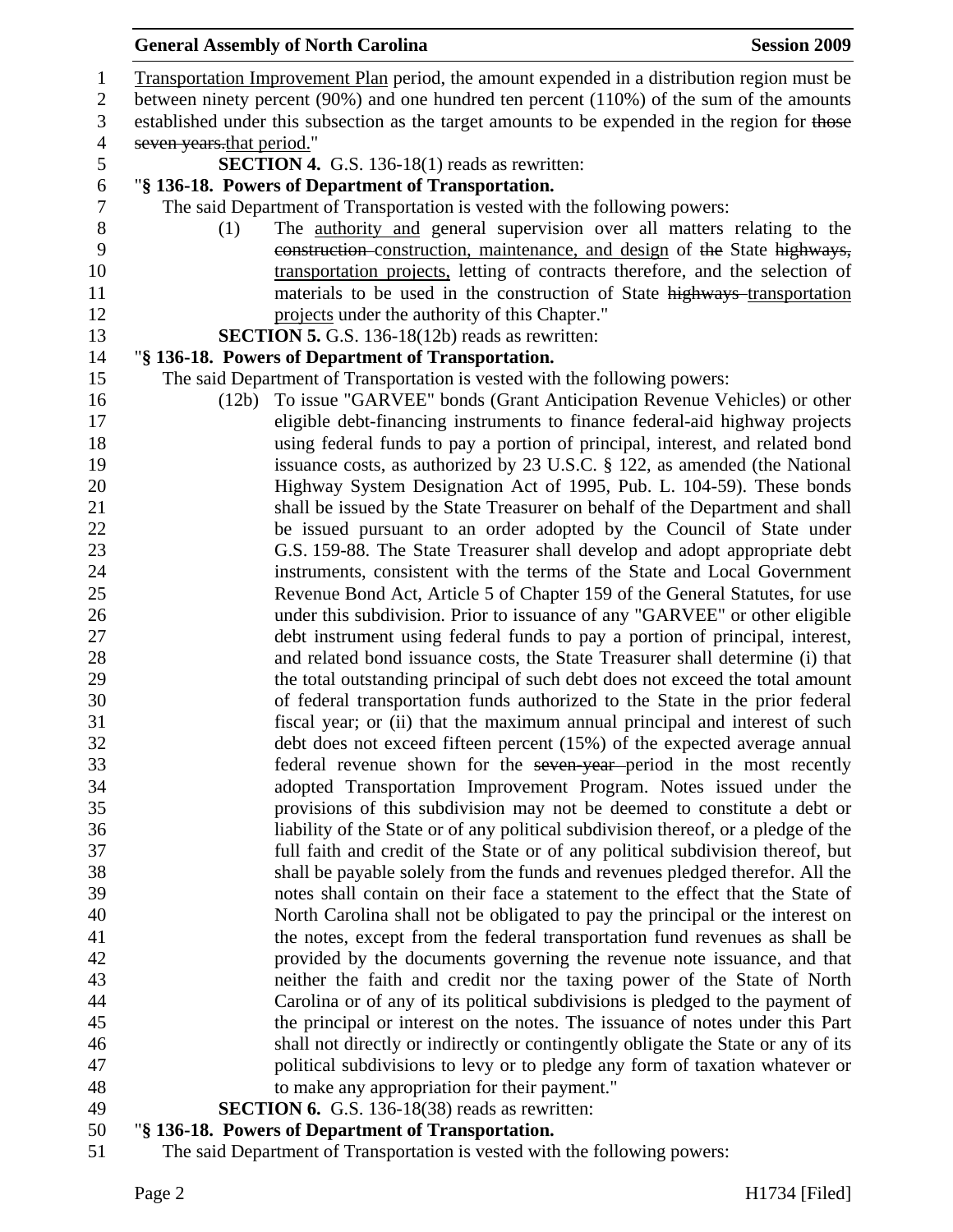|      | <b>General Assembly of North Carolina</b>                                                                                                                                                                                                                                                                                                                                                                                                                                                                                                                                                                                                                                                                                                                                                                                                                                                                                                                                                                                                                                                                                      | <b>Session 2009</b> |
|------|--------------------------------------------------------------------------------------------------------------------------------------------------------------------------------------------------------------------------------------------------------------------------------------------------------------------------------------------------------------------------------------------------------------------------------------------------------------------------------------------------------------------------------------------------------------------------------------------------------------------------------------------------------------------------------------------------------------------------------------------------------------------------------------------------------------------------------------------------------------------------------------------------------------------------------------------------------------------------------------------------------------------------------------------------------------------------------------------------------------------------------|---------------------|
| (38) | To enter into agreements with municipalities, counties, governmental<br>entities, or nonprofit corporations to receive funds for the purpose-purposes<br>of advancing right-of-way acquisition or the construction schedule of a<br>project identified in the Transportation Improvement Program. If these funds<br>are subject to repayment by the Department, prior to receipt of funds,<br>reimbursement of all funds received by the Department shall be shown in the<br>existing Transportation Improvement Program and shall be reimbursed<br>within seven years of receipt. the period of the existing Transportation<br><b>Improvement Program."</b><br><b>SECTION 7.</b> G.S. 136-18(39) reads as rewritten:                                                                                                                                                                                                                                                                                                                                                                                                          |                     |
|      | "§ 136-18. Powers of Department of Transportation.                                                                                                                                                                                                                                                                                                                                                                                                                                                                                                                                                                                                                                                                                                                                                                                                                                                                                                                                                                                                                                                                             |                     |
|      | The said Department of Transportation is vested with the following powers:                                                                                                                                                                                                                                                                                                                                                                                                                                                                                                                                                                                                                                                                                                                                                                                                                                                                                                                                                                                                                                                     |                     |
| (39) | To enter into partnership agreements with the North Carolina Turnpike<br>Authority, private entities, and authorized political subdivisions to finance,                                                                                                                                                                                                                                                                                                                                                                                                                                                                                                                                                                                                                                                                                                                                                                                                                                                                                                                                                                        |                     |
|      | by tolls, contracts, and other financing methods authorized by law, the cost<br>acquiring, constructing, equipping, maintaining, and operating<br>of<br>transportation infrastructure in this State, and to plan, design, develop,<br>acquire, construct, equip, maintain, and operate transportation infrastructure<br>in this State. An agreement entered into under this subdivision requires the<br>concurrence of the Board of Transportation. The Department shall report to<br>the Chairs of the Joint Legislative Transportation Oversight Committee, the<br>Chairs of the House of Representatives Appropriations Subcommittee on<br>Transportation, and the Chairs of the Senate Appropriations Committee on<br>the Department of Transportation, at the same time it notifies the Board of<br>Transportation of any proposed agreement under this subdivision. Any<br>contracts for construction of highways, roads, streets, and bridges which are<br>awarded pursuant to an agreement entered into under this section shall<br>comply with the competitive bidding requirements of Article 2 of this<br>Chapter." |                     |
|      | <b>SECTION 8.</b> G.S. 136-18(40) reads as rewritten:                                                                                                                                                                                                                                                                                                                                                                                                                                                                                                                                                                                                                                                                                                                                                                                                                                                                                                                                                                                                                                                                          |                     |
|      | "§ 136-18. Powers of Department of Transportation.                                                                                                                                                                                                                                                                                                                                                                                                                                                                                                                                                                                                                                                                                                                                                                                                                                                                                                                                                                                                                                                                             |                     |
|      | The said Department of Transportation is vested with the following powers:                                                                                                                                                                                                                                                                                                                                                                                                                                                                                                                                                                                                                                                                                                                                                                                                                                                                                                                                                                                                                                                     |                     |
| (40) | To expand public access to coastal waters in its road project planning and<br>construction programs. The Department shall work with the Wildlife                                                                                                                                                                                                                                                                                                                                                                                                                                                                                                                                                                                                                                                                                                                                                                                                                                                                                                                                                                               |                     |
|      | Resources Commission, other State agencies, and other government entities<br>to address public access to coastal waters along the roadways, bridges, and                                                                                                                                                                                                                                                                                                                                                                                                                                                                                                                                                                                                                                                                                                                                                                                                                                                                                                                                                                       |                     |
|      | other transportation infrastructure owned or maintained by the Department.                                                                                                                                                                                                                                                                                                                                                                                                                                                                                                                                                                                                                                                                                                                                                                                                                                                                                                                                                                                                                                                     |                     |
|      | The Department shall adhere to all applicable design standards and                                                                                                                                                                                                                                                                                                                                                                                                                                                                                                                                                                                                                                                                                                                                                                                                                                                                                                                                                                                                                                                             |                     |
|      | guidelines in implementation of this enhanced access. The Department shall                                                                                                                                                                                                                                                                                                                                                                                                                                                                                                                                                                                                                                                                                                                                                                                                                                                                                                                                                                                                                                                     |                     |
|      | report on its progress in expanding public access to coastal waters to the                                                                                                                                                                                                                                                                                                                                                                                                                                                                                                                                                                                                                                                                                                                                                                                                                                                                                                                                                                                                                                                     |                     |
|      | Joint Legislative Commission on Seafood and Aquaculture and to the Joint                                                                                                                                                                                                                                                                                                                                                                                                                                                                                                                                                                                                                                                                                                                                                                                                                                                                                                                                                                                                                                                       |                     |
|      | Legislative Transportation Oversight Commission no later than March 1 of                                                                                                                                                                                                                                                                                                                                                                                                                                                                                                                                                                                                                                                                                                                                                                                                                                                                                                                                                                                                                                                       |                     |
|      | each year."                                                                                                                                                                                                                                                                                                                                                                                                                                                                                                                                                                                                                                                                                                                                                                                                                                                                                                                                                                                                                                                                                                                    |                     |
|      | <b>SECTION 9.</b> G.S. 136-28.4 reads as rewritten:                                                                                                                                                                                                                                                                                                                                                                                                                                                                                                                                                                                                                                                                                                                                                                                                                                                                                                                                                                                                                                                                            |                     |
|      | "§ 136-28.4. State policy concerning participation by disadvantaged minority-owned and                                                                                                                                                                                                                                                                                                                                                                                                                                                                                                                                                                                                                                                                                                                                                                                                                                                                                                                                                                                                                                         |                     |
|      | women-owned businesses in highway transportation contracts.                                                                                                                                                                                                                                                                                                                                                                                                                                                                                                                                                                                                                                                                                                                                                                                                                                                                                                                                                                                                                                                                    |                     |
| (a)  | It is the policy of this State, based on a compelling governmental interest, to                                                                                                                                                                                                                                                                                                                                                                                                                                                                                                                                                                                                                                                                                                                                                                                                                                                                                                                                                                                                                                                |                     |
|      | encourage and promote participation by disadvantaged minority-owned and women-owned                                                                                                                                                                                                                                                                                                                                                                                                                                                                                                                                                                                                                                                                                                                                                                                                                                                                                                                                                                                                                                            |                     |
|      | businesses in contracts let by the Department pursuant to this Chapter for the planning, design,                                                                                                                                                                                                                                                                                                                                                                                                                                                                                                                                                                                                                                                                                                                                                                                                                                                                                                                                                                                                                               |                     |
|      | preconstruction, construction, alteration, or maintenance of State highways, roads, streets, or<br>bridges transportation infrastructure and in the procurement of materials for these projects. All                                                                                                                                                                                                                                                                                                                                                                                                                                                                                                                                                                                                                                                                                                                                                                                                                                                                                                                           |                     |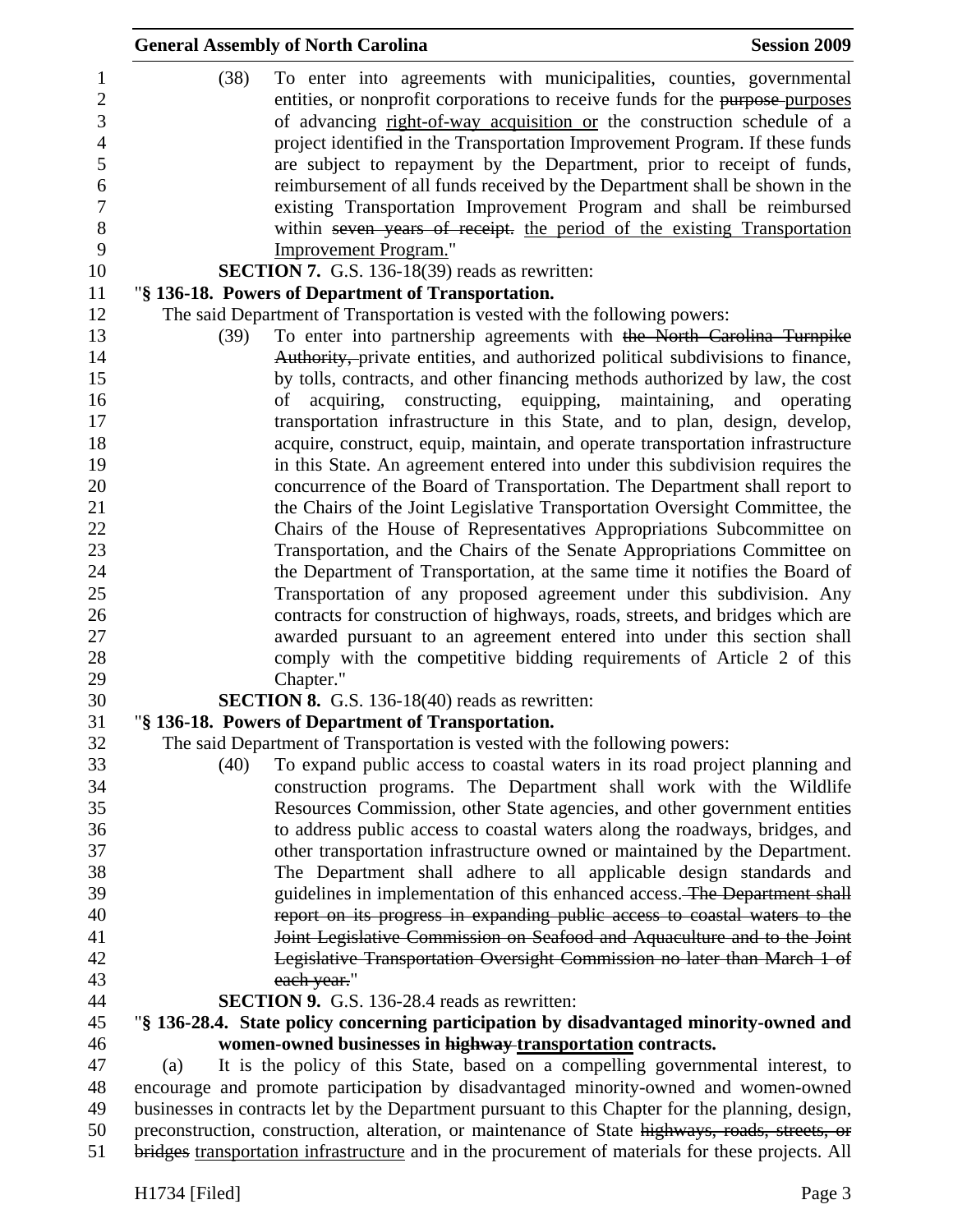1 State agencies, institutions, and political subdivisions shall cooperate with the Department of 2 Transportation and among themselves in all efforts to conduct outreach and to encourage and

3 promote the use of disadvantaged minority-owned and women-owned businesses in these 4 contracts.

5 (b) At least every five years, the Department shall conduct a study on the availability 6 and utilization of disadvantaged minority-owned and women-owned business enterprises and 7 examine relevant evidence of the effects of race-based or gender-based discrimination upon the 8 utilization of such business enterprises in contracts for planning, design, preconstruction, 9 construction, alteration, or maintenance of State highways, roads, streets, or bridges 10 transportation infrastructure and in the procurement of materials for these projects. Should the 11 study show a strong basis in evidence of ongoing effects of past or present discrimination that 12 prevents or limits disadvantaged minority-owned and women-owned businesses from 13 participating in the above contracts at a level which would have existed absent such 14 discrimination, such evidence shall constitute a basis for the State's continued compelling 15 governmental interest in remedying such race and gender discrimination in highway 16 transportation contracting. Under such circumstances, the Department shall, in conformity with 17 State and federal law, adopt by rule and contract provisions a specific program to remedy such 18 discrimination. This specific program shall, to the extent reasonably practicable, address each 19 barrier identified in such study that adversely affects contract participation by disadvantaged 20 minority-owned and women-owned businesses.

21 (b1) Based upon the findings of the Department's Second Generation Disparity Study 22 completed in 2004, 2009 study entitled "Measuring Business Opportunity: A Disparity Study of 23 NCDOT's State and Federal Programs" hereinafter referred to as "Study", the program design 24 shall, to the extent reasonably practicable, incorporate narrowly tailored remedies identified in 25 the Study, and the Department shall implement a comprehensive antidiscrimination 26 enforcement policy. As appropriate, the program design shall be modified by rules adopted by 27 the Department that are consistent with findings made in the Study and in subsequent studies 28 conducted in accordance with subsection (b) of this section. As part of this program, the 29 Department shall review its budget and establish annual aspirational goals every three years, 30 not mandatory goals, in percentages, for the overall participation in contracts by disadvantaged 31 minority-owned and women-owned businesses. These annual aspirational goals for 32 disadvantaged minority-owned and women-owned businesses shall be established consistent 33 with federal methodology specified in the Study, methodology, and they shall not be applied 34 rigidly on specific contracts or projects. Instead, the Department shall establish 35 contract-specific goals or project-specific goals for the participation of such firms in a manner 36 consistent with availability of disadvantaged minority-owned and women-owned businesses, as 37 appropriately defined by its most recent Study, for each disadvantaged minority-owned and 38 women-owned business category that has demonstrated significant disparity in contract 39 utilization. Nothing in this section shall authorize the use of quotas. Any program implemented 40 as a result of the Study conducted in accordance with this section shall be narrowly tailored to 41 eliminate the effects of historical and continuing discrimination and its impacts on such 42 disadvantaged minority-owned and women-owned businesses without any undue burden on 43 other contractors. The Department shall give equal opportunity for contracts it lets without 44 regard to race, religion, color, creed, national origin, sex, age, or handicapping condition, as 45 defined in G.S. 168A-3, to all contractors and businesses otherwise qualified.

- 
- 
- 

46 (c) The following definitions apply in this section:

- 47 (1) "Disadvantaged businessBusiness" has the same meaning as "disadvantaged 48 business enterprise" in 49 C.F.R. § 26.5 Subpart A or any subsequently 49 promulgated replacement regulation.
- 50 (2) "Minority" includes only those racial or ethnicity classifications identified by 51 a study conducted in accordance with this section that have been subjected to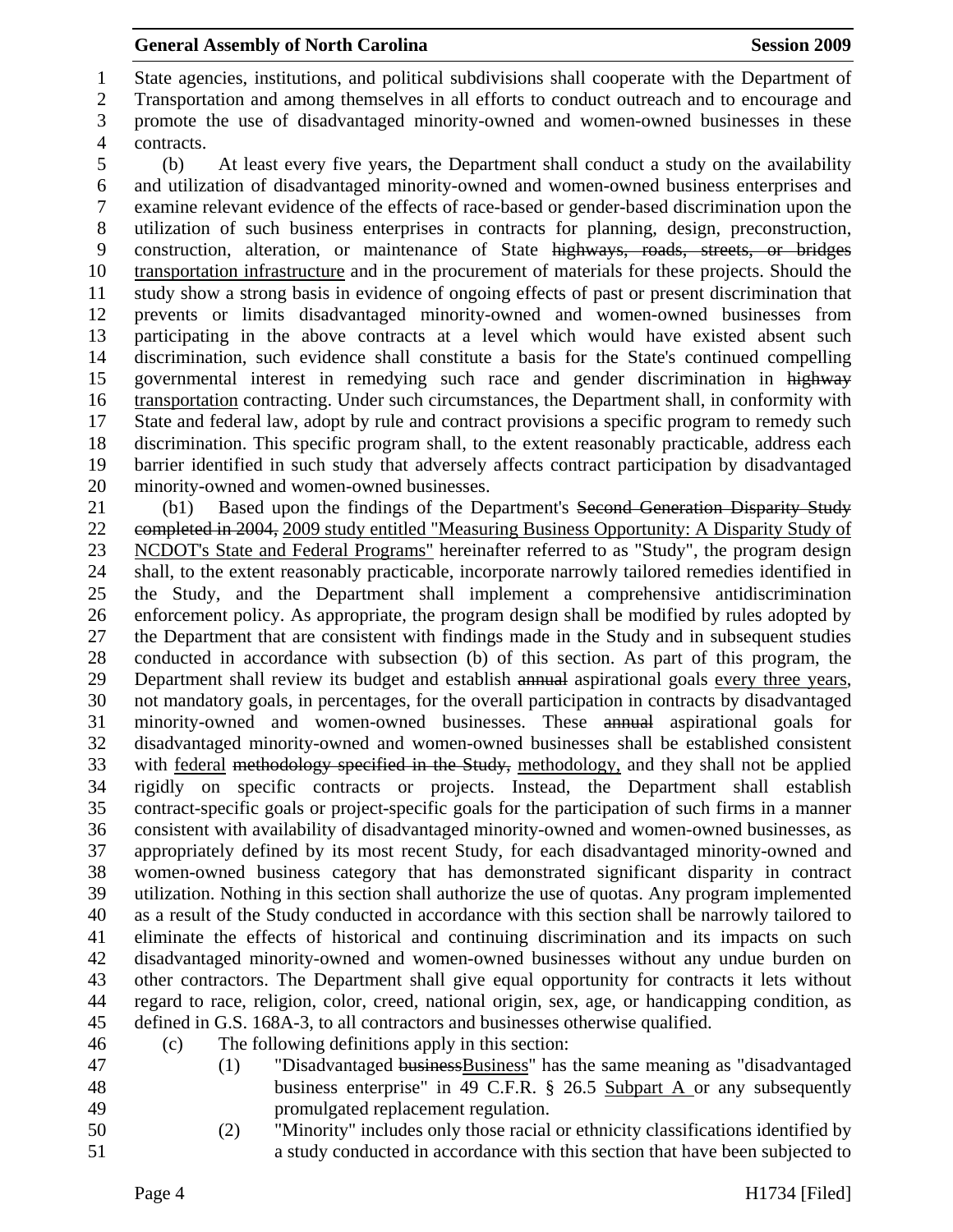|                          | <b>General Assembly of North Carolina</b><br><b>Session 2009</b>                                                                                                                                                      |
|--------------------------|-----------------------------------------------------------------------------------------------------------------------------------------------------------------------------------------------------------------------|
| 1<br>$\overline{2}$<br>3 | discrimination in the relevant marketplace and that have been adversely<br>affected in their ability to obtain contracts with the Department.<br>"Women" means a nonminority person born of the female gender.<br>(3) |
| $\overline{4}$           | The Department shall report semiannually annually to the Joint Legislative<br>(d)                                                                                                                                     |
| 5                        | Transportation Oversight Committee on the utilization of disadvantaged minority-owned                                                                                                                                 |
| 6<br>7                   | businesses and women-owned businesses and any program adopted to promote contracting<br>opportunities for those businesses. Following each study of availability and utilization, the                                 |
| 8                        | Department shall report to the Joint Legislative Transportation Oversight Committee on the                                                                                                                            |
| 9                        | results of the study for the purpose of determining whether the provisions of this section should                                                                                                                     |
| 10                       | continue in force and effect.                                                                                                                                                                                         |
| 11                       | This section expires August 31, 2010 2014."<br>(e)                                                                                                                                                                    |
| 12                       | SECTION 10. G.S. 136-66.3 reads as rewritten:                                                                                                                                                                         |
| 13                       | "§ 136-66.3. Local government participation in improvements to the State transportation                                                                                                                               |
| 14                       | system.                                                                                                                                                                                                               |
| 15                       | Municipal Participation Authorized. – A municipality may, but is not required to,<br>(a)                                                                                                                              |
| 16<br>17                 | participate in the right-of-way and construction cost of a State transportation improvement<br>approved by the Board of Transportation under G.S. $143B-350(f)(4)$ that is located in the                             |
| 18                       | municipality or its extraterritorial jurisdiction.                                                                                                                                                                    |
| 19                       | Process for Initiating Participation. - A municipality interested in participating in<br>(b)                                                                                                                          |
| 20<br>21                 | the funding of a State highway improvement project may submit a proposal to the Department<br>of Transportation. The Department and the municipality shall include their respective                                   |
| 22                       | responsibilities for a proposed municipal participation project in any agreement reached                                                                                                                              |
| 23                       | concerning participation.                                                                                                                                                                                             |
| 24                       | Type of Participation Authorized. – A municipality is authorized and empowered to<br>(c)                                                                                                                              |
| 25                       | acquire land by dedication and acceptance, purchase, or eminent domain, and make                                                                                                                                      |
| 26                       | improvements to portions of the State transportation system lying within or outside the                                                                                                                               |
| 27<br>28                 | municipal corporate limits utilizing local funds that have been authorized for that purpose. All<br>improvements to State transportation systems shall be done in accordance with the                                 |
| 29                       | specifications and requirements of the Department of Transportation.                                                                                                                                                  |
| 30                       | No TIP Disadvantage for Participation. - If a county or municipality participates in<br>$\left(\text{e}\right)$                                                                                                       |
| 31                       | a State transportation system improvement project, as authorized by this section, or by                                                                                                                               |
| 32                       | G.S. 136-51 and G.S. 136-98, the Department shall ensure that the local government's                                                                                                                                  |
| 33                       | participation does not cause any disadvantage to any other project in the Transportation                                                                                                                              |
| 34<br>35                 | Improvement Program under G.S. 143B-350(f)(4).<br>Distribution of State Funds Made Available by County or Municipal Participation. -<br>(c2)                                                                          |
| 36                       | Any State or federal funds allocated to a project that are made available by county or municipal                                                                                                                      |
| 37                       | participation in a project contained in the Transportation Improvement Program under                                                                                                                                  |
| 38                       | G.S. $143B-350(f)(4)$ shall remain in the same funding region that the funding was allocated to                                                                                                                       |
| 39                       | under the distribution formula contained in G.S. 136-17.2A.                                                                                                                                                           |
| 40                       | Limitation on Agreements. - The Department shall not enter into any agreement<br>(e3)                                                                                                                                 |
| 41                       | with a county or municipality to provide additional total funding for highway construction in                                                                                                                         |
| 42                       | the county or municipality in exchange for county or municipal participation in any project                                                                                                                           |
| 43                       | contained in the Transportation Improvement Program under G.S. 143B-350(f)(4).                                                                                                                                        |
| 44                       | Authorization to Participate in Development-Related Improvements. - When in the<br>(d)                                                                                                                                |
| 45                       | review and approval by a local government of plans for the development of property abutting a                                                                                                                         |
| 46                       | State transportation system it is determined by the municipality that improvements to the State                                                                                                                       |
| 47                       | highway system are necessary to provide for the safe and orderly movement of traffic, the local                                                                                                                       |
| 48<br>49                 | government is authorized to construct, or have constructed, said improvements to the State<br>transportation system in vicinity of the development. For purposes of this section,                                     |
| 50                       | improvements include but are not limited to additional travel lanes, turn lanes, curb and gutter,                                                                                                                     |
| 51                       | drainage facilities, and other transportation system improvements. All improvements to a State                                                                                                                        |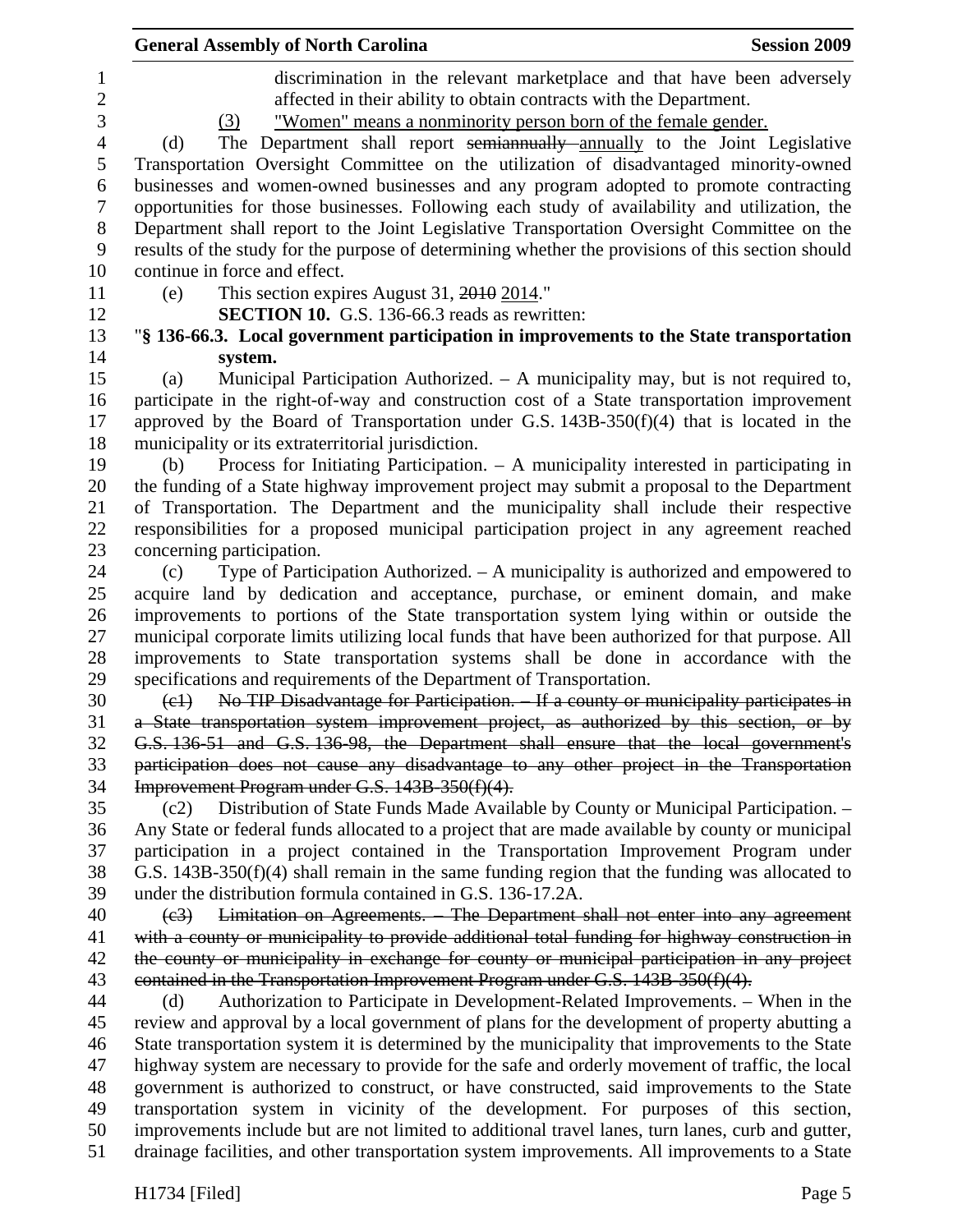1 transportation system shall be constructed in accordance with the specifications and 2 requirements of the Department of Transportation and be approved by the Department of 3 Transportation.

4 (e) Authorization to Participate in Project Additions. – Pursuant to an agreement with 5 the Department of Transportation, a county or municipality may reimburse the Department of 6 Transportation for the cost of all improvements, including additional right-of-way, for a street, 7 highway improvement projects, or other transportation system improvements approved by the 8 Board of Transportation under G.S. 143B-350(f)(4), that are in addition to those improvements 9 that the Department of Transportation would normally include in the project.

10 (e1) Reimbursement Procedure. – Upon request of the county or municipality, the 11 Department of Transportation shall allow the local government a period of not less than three 12 years from the date construction of the project is initiated to reimburse the Department their 13 agreed upon share of the costs necessary for the project. The Department of Transportation 14 shall not charge a local government any interest during the initial three years.

15 (f) Report to General Assembly. – The Department shall report in writing, on a 16 monthly basis, to the Joint Legislative Commission on Governmental Operations on all 17 agreements entered into between counties, municipalities and the Department of 18 Transportation. The report shall state in summary form the contents of such agreements.

19 (g) Local Government Acquisition of Rights-of-Way. – In the acquisition of 20 rights-of-way for any State street, highway, or other transportation project, the county or 21 municipality shall be vested with the same authority to acquire such rights-of-way as is granted 22 to the Department of Transportation in this Chapter. In the acquisition of such rights-of-way, 23 counties and municipalities may use the procedures provided in Article 9 of this Chapter, and 24 wherever the words "Department of Transportation" appear in Article 9 they shall be deemed to 25 include "county," "municipality" or local governing body, and wherever the words 26 "Administrator," "Administrator of Highways," "Administrator of the Department of 27 Transportation," or "Chairman of the Department of Transportation" appear in Article 9 they 28 shall be deemed to include "county or municipal clerk". It is the intention of this subsection that 29 the powers herein granted to municipalities for the purpose of acquiring rights-of-way shall be 30 in addition to and supplementary to those powers granted in any local act or in any other 31 general statute, and in any case in which the provisions of this subsection or Article 9 of this 32 Chapter are in conflict with the provisions of any local act or any other provision of any general 33 statute, then the governing body of the county or municipality may in its discretion proceed in 34 accordance with the provisions of such local act or other general statute, or, as an alternative 35 method of procedure, in accordance with the provisions of this subsection and Article 9 of this 36 Chapter.

37 (h) Department Authority Concerning Rights-of-Way. – In the absence of an 38 agreement, the Department of Transportation shall retain authority to pay the full cost of 39 acquiring rights-of-way where the proposed project is deemed important to a coordinated State 40 transportation system.

41 (i) Changes to Local Government Participation Agreement. – Either the local 42 government or the Department of Transportation may at any time propose changes in the 43 agreement setting forth their respective responsibilities by giving notice to the other party, but 44 no change shall be effective until it is adopted by both the municipal governing body and the 45 Department of Transportation.

46 (j) Local Governments Party to Rights-of-Way Proceeding. – Any municipality that 47 agrees to contribute any part of the cost of acquiring rights-of-way for any State transportation 48 system shall be a proper party in any proceeding in court relating to the acquisition of such 49 rights-of-way.

50 (k) Repealed by Session Laws 2008-180, s. 6, effective August 4, 2008."

51 **SECTION 11.** G.S. 136-89.189 reads as rewritten: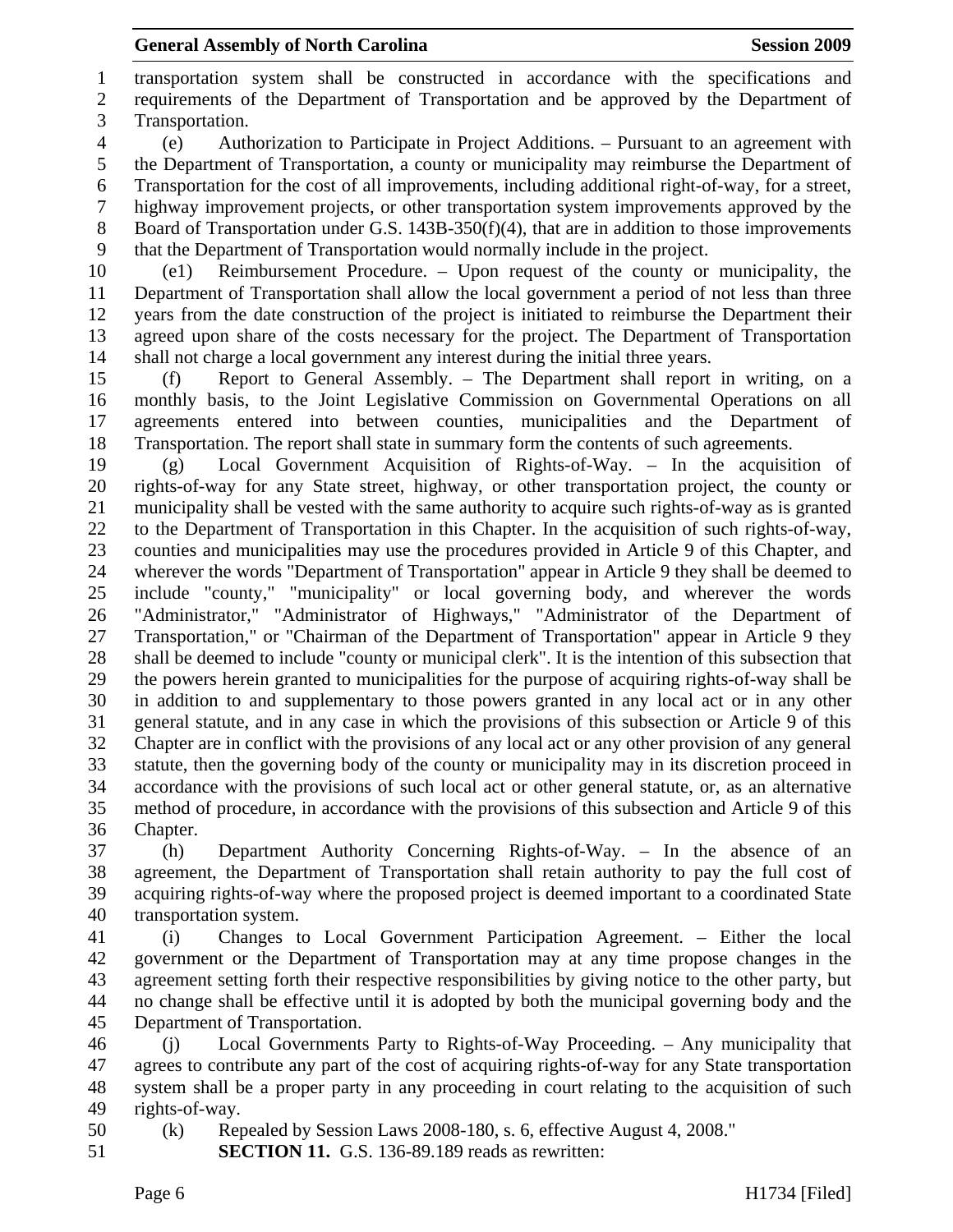| <b>General Assembly of North Carolina</b> |                                                                                                   |  |  |
|-------------------------------------------|---------------------------------------------------------------------------------------------------|--|--|
| $\mathbf{1}$                              | "§ 136-89.189. Turnpike Authority revenue bonds.                                                  |  |  |
| $\overline{c}$                            | The Authority shall be a municipality for purposes of Article 5 of Chapter 159 of the             |  |  |
| $\mathfrak{Z}$                            | General Statutes, the State and Local Government Revenue Bond Act, and may issue revenue          |  |  |
| $\overline{4}$                            | bonds pursuant to that Act to pay all or a portion of the cost of a Turnpike Project or to refund |  |  |
| 5                                         | any previously issued bonds. In connection with the issuance of revenue bonds, the Authority      |  |  |
| 6                                         | shall have all powers of a municipality under the State and Local Government Revenue Bond         |  |  |
| 7                                         | Act, and revenue bonds issued by the Authority shall be entitled to the protection of all         |  |  |
| $8\,$                                     | provisions of the State and Local Government Revenue Bond Act.                                    |  |  |
| 9                                         | Except as provided in this section, the provisions of Chapter 159 of the General Statutes,        |  |  |
| 10                                        | the Local Government Finance Act, apply to revenue bonds issued by the Turnpike Authority.        |  |  |
| 11                                        | The term of a lease between the Turnpike Authority and the Department<br>(1)                      |  |  |
| 12                                        | executed prior to July 27, 2009, for all or any part of a Turnpike Project may                    |  |  |
| 13                                        | exceed 40 years, as agreed by the Authority and the Department.                                   |  |  |
| 14                                        | The maturity date of a refunding bond may extend to the earlier of the<br>(2)                     |  |  |
| 15                                        | following:                                                                                        |  |  |
| 16                                        | Forty years from the date of issuance of the refunding bond.<br>a.                                |  |  |
| 17                                        | The date the Turnpike Authority determines is the maturity date<br>b.                             |  |  |
| 18                                        | required for the Turnpike Project funded with the refunding bonds to                              |  |  |
| 19                                        | generate sufficient revenues to retire the refunding bonds and any                                |  |  |
| 20                                        | other outstanding indebtedness issued for that Project. The                                       |  |  |
| 21                                        | Authority's determination of the appropriate maturity date is                                     |  |  |
| 22                                        | conclusive and binding. In making its determination, the Authority                                |  |  |
| 23                                        | may take into account appropriate financing terms and conventions."                               |  |  |
| 24                                        | <b>SECTION 12.</b> G.S. 143B-348 reads as rewritten:                                              |  |  |
| 25                                        | "§ 143B-348. Department of Transportation - head; rules, regulations, etc., of Board of           |  |  |
| 26                                        | <b>Transportation.</b>                                                                            |  |  |
| 27                                        | The Secretary of Transportation shall be the head of the Department of Transportation. He         |  |  |
| 28                                        | shall carry out the day-to-day operations of the Department and shall be responsible for          |  |  |
| 29                                        | carrying out the policies, programs, priorities, and projects approved by the Board of            |  |  |
| 30                                        | Transportation. He shall be responsible for all other transportation matters assigned to the      |  |  |

31 Department of Transportation, except those reserved to the Board of Transportation by statute. 32 Except as otherwise provided for by statute, the Secretary shall have all the powers and duties 33 as provided for in Article 1 of Chapter 143B including the responsibility for all management 34 functions for the Department of Transportation. The Secretary shall be vested with authority to 35 adopt design criteria, construction specifications, and standards as required for the Department 36 of Transportation to construct and maintain highways, bridges, and ferries. The Secretary or the 37 Secretary's designee shall be vested with authority to promulgate rules, regulations, and 38 ordinances concerning all transportation functions assigned to the Department.

39 All rules, regulations, ordinances, specifications, standards, and criteria adopted by the 40 Board of Transportation and in effect on July 1, 1977, shall continue in effect until changed by 41 the Board of Transportation or the Secretary of Transportation. The Secretary shall have 42 complete authority to modify any of these matters existing on July 1, 1977, except as 43 specifically restricted by the Board. Whenever any such criteria, rule, regulation, ordinance, 44 specification, or standards are continued in effect under this section and the words "Board of 45 Transportation" are used, the words shall mean the "Department of Transportation" unless the 46 context makes such meaning inapplicable. All actions pending in court by or against the Board 47 of Transportation may continue to be prosecuted in that name without the necessity of formally 48 amending the name to the Department of Transportation."

49 **SECTION 13.** G.S. 143B-350(f)(4) reads as rewritten:

50 "(f) Duties of the Board. – The Board of Transportation has the following duties and 51 powers: